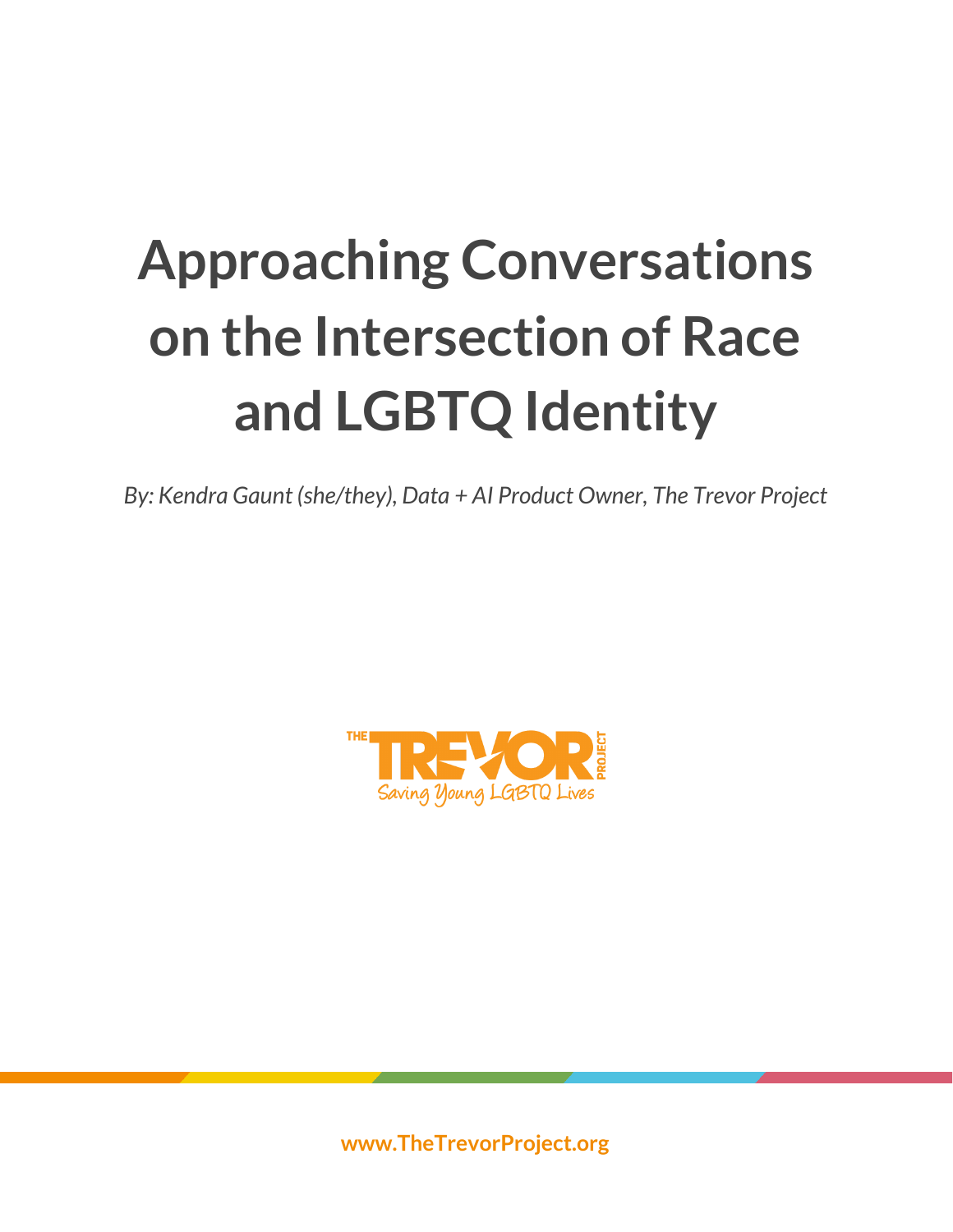As communities around the world join together in the movement to address systemic racism, white supremacy, and end the unjust killings of Black people in the United States of America, The Trevor Project hears from LGBTQ youth who experience a range of intense emotions and feelings. LGBTQ young people, including those who feel heartfelt solidarity at protests or sadness from seeing how racism and police brutality impacts Black people, are starting conversations about race and their LGBTQ identities all over the country. Many Black LGBTQ young people have been faced with difficult conversations at the intersection of race with non-Black family, friends, colleagues, and peers. As people who hold multiple marginalized identities, there are layers to these conversations that can sometimes feel overwhelming to explore with others — especially those whose lived experiences are different.

The process of having difficult conversations does not begin or end with the discussion itself. It is essential to consider your well-being and safety at each step in the journey. To engage in healthy dialogue, consider how the following approaches can assist you in protecting your mental and emotional health while navigating these conversations.

## Before: Prepare yourself for the conversation.

While you cannot control how someone may respond to you, preparing for the conversation can improve your communication skills and increase your confidence. Going into a discussion with some understanding of what you think, how you feel, and what you hope will come from it can help you manage your expectations. After thinking it through, you may decide that you no longer want to have the conversation, and that's more than okay, too.

To anchor yourself going into these discussions, try thinking about the following prior:

- What is your degree of comfort with talking about race, police brutality, and white supremacy?
- What aspect(s) of the topic(s) do you find challenging?
- What research might help you in communicating your viewpoint?
- What is your motivation for having the conversation?
- What benefits do you think will come from having the conversation?
- What are your assumptions about the other person's/people's understanding?
- What environment and time do you think will be the safest to ask someone to engage in a conversation with you?
- What are the ground rules for the conversation?
- What is your plan if the conversation reaches a point where you need to take a break or no longer feel safe? (This can include, but is not limited to, alternative arrangements for housing, food, or transportation.)
- If this is your first time discussing your sexual orientation or gender identity with them, you may want to reference The Trevor Project's Coming Out: A [Handbook](https://www.thetrevorproject.org/trvr_support_center/coming-out/) for LGBTO Young [People](https://www.thetrevorproject.org/trvr_support_center/coming-out/) and our Guide to Being an Ally to [Transgender](https://www.thetrevorproject.org/resources/trevor-support-center/a-guide-to-being-an-ally-to-transgender-and-nonbinary-youth/) and Nonbinary Youth.

If there are a lot of thoughts floating around and you need help organizing them, try reaching out to someone you trust and ask them to practice. You can also have a conversation with yourself out loud or by writing it down. Any of these approaches can be helpful exercises in

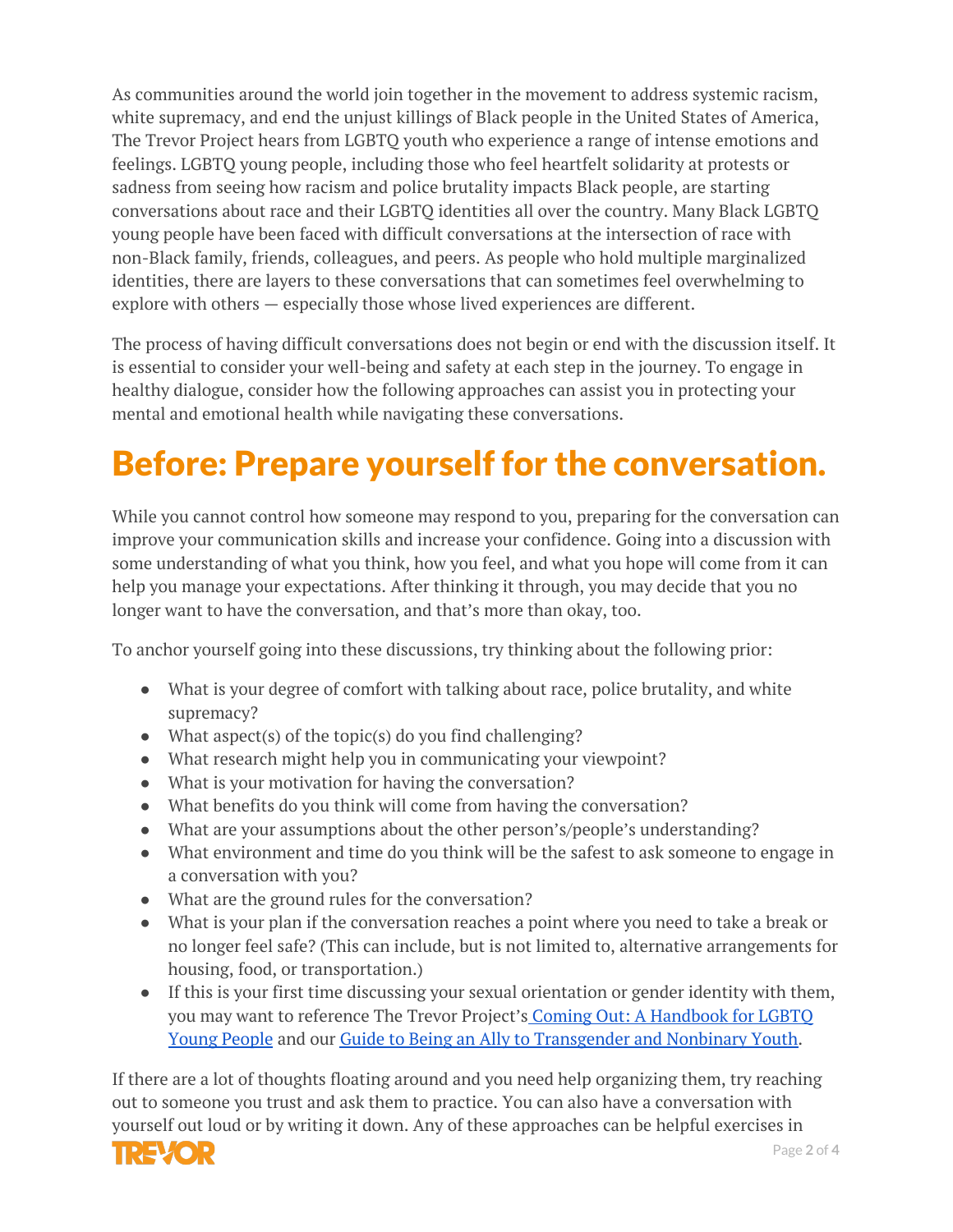refining what you want to convey. Additionally, if you would find it helpful to have moral support throughout the conversation, invite someone you both know to be present during the discussion.

## During: Remember your boundaries.

You are the expert about your experience. The response you are met with is in no way a reflection of the validity of your experience. Upon entering the conversation, consider communicating any ground rules that might help to create a safe space for you to express yourself. If these ground rules are not respected, or the discussion has reached a point where it is no longer conducive or safe for your well-being, consider engaging the relevant aspects of your plan as defined during the preparation phase.

## After: Reflect on the experience.

Leaving these conversations  $-$  even if they have gone well  $-$  may have you feeling emotionally and mentally exhausted. Try to create space to decompress after the chat by practicing self-care in a way that resonates with where you are in the moment.

The following can be used as prompts to reflect on the discussion:

- How do you feel after having the conversation?
- How did the actual conversation compare to the goals you set beforehand?
- What did you learn? How can you incorporate this knowledge going forward?
- What do you wish you would have talked about that you didn't?
- How do you think you can best follow up to explore the conversation further?

If you are interested in engaging in conversations about the intersection of race and LGBTQ identities as a non-Black person, the following can be helpful guideposts to ensure that you are acting in line with authentic allyship:

- **Do the work.** It is not the job of Black people to educate you on the racial injustices they face. Proactively seek out resources that allow you to engage in meaningful dialogue with Black people on their lived experiences, so that you can fill in the gaps of your understanding. There will be moments when you are wrong or feel uncomfortable, and it's okay to acknowledge these moments and learn from them. This is sometimes required as you learn how to be a real ally, and unlearn some of the assumptions you've had about race.
- **Hold yourself accountable.** Examine how your (un)conscious bias and we all have it — creates or reinforces harmful conditions for Black people. With this knowledge, consider the role that you or anyone from your community plays in shaping the lived experience of Black people.
- **Listen.** Open yourself up to understanding without the desire to be heard. It is an incredibly personal and vulnerable decision for someone to approach you with a